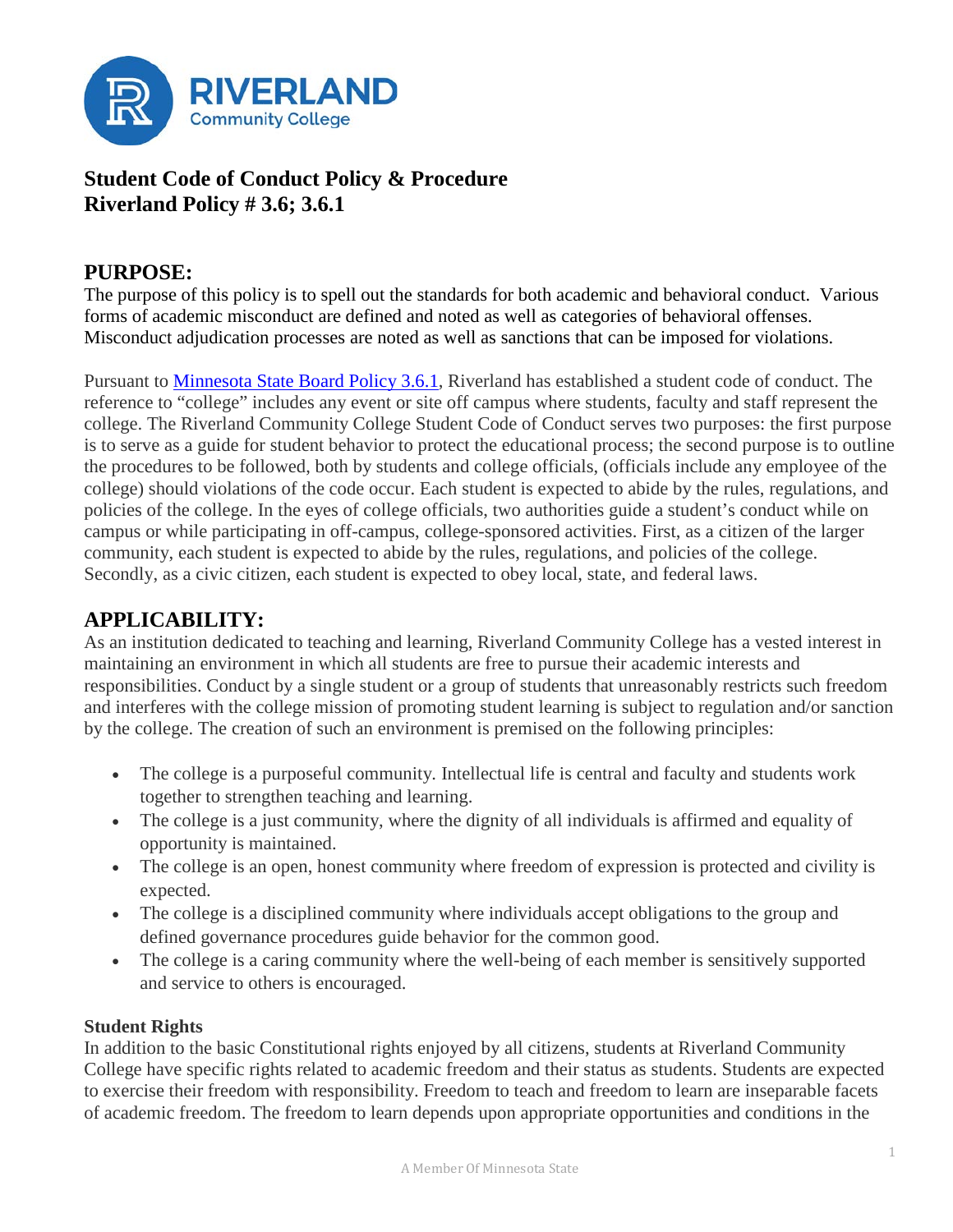classroom, on the campus, and in the larger community. As such, faculty members have the right to take appropriate action to maintain order and proper conduct in the classroom in order to fulfill the objectives of the course. If a student's behavior is so disorderly or disruptive that it interferes with the teaching/learning process, the faculty has the right to remove the student from that day's class session. Student rights include, but are not limited to, the following:

• Students have the right to freedom from discrimination or harassment on the basis of race, sex, color, creed, religion, age, national origin, disability, marital status, status with regard to public assistance, sexual orientation, gender identity, gender expression, or familial status.

Allegations of discrimination, harassment, and sexual violence shall be resolved pursuant to Minnesota State Board Policy 1B.1, Nondiscrimination in Employment and Educational Opportunity; System Procedure 1B.1.1, Report/Complaint of Discrimination/Harassment Investigation and Resolution. Any individual who believes she or he has been, or is being, subjected to conduct prohibited by Minnesota State Colleges and Universities Board Policy 1B.1 Nondiscrimination in Employment and Education is encouraged to report the incident to the via Complaint Report Form at [https://www.riverland.edu/about](https://www.riverland.edu/about-riverland/preventing-and-reporting-harassment-discrimination-sexual-violence-and-misconduct/report-complaint/)[riverland/preventing-and-reporting-harassment-discrimination-sexual-violence-and-misconduct/report](https://www.riverland.edu/about-riverland/preventing-and-reporting-harassment-discrimination-sexual-violence-and-misconduct/report-complaint/)[complaint/.](https://www.riverland.edu/about-riverland/preventing-and-reporting-harassment-discrimination-sexual-violence-and-misconduct/report-complaint/) Concerns and complaints will be reviewed by the Riverland Concerns Team including the Safety Administrator, the Dean of Student Affairs, and/or the Campus Human Resources Officer.

Administrators and supervisors shall refer allegations of conduct that they reasonably believe may constitute discrimination or harassment under Board Policy 1B.1 to the designated officer, or in consultation with the designated officer may inquire into and resolve such matters.

- Students have the right to be safe and free from all physical violence.
- Students have the right to expect that their personal property will be safe from theft, damage, and destruction.
- Students have the right to accurate and timely information regarding academic issues, such as course requirements and expectations, and graduation requirements.
- Students have the right to expect that all of their records will be maintained in accordance with the Minnesota Government Data Practices Act and the Family Educational Rights and Privacy Act of 1974.
- Students have the right to fair and impartial treatment and due process in the investigation of any alleged violation.
- Students found guilty of violating a rule or regulation have the right to expect fair, consistent, and appropriate discipline, in line with the disciplinary policies authorized by the Minnesota State Colleges and Universities Board of Trustees.
- Students have the right to grieve actions and policies that they consider unfair and inconsistent.
- Students have the right to freely engage in inquiry and discussion, the cornerstone of education at Riverland Community College. Therefore, in accordance with the guarantees of federal and state constitutions, students have the right to speak, write, and discuss freely all ideas relevant to their educational development.

# **SCOPE: Students, Faculty, Staff**

# **DEFINITIONS:**

**Administration:** means the person designated by the College President to be responsible for the administration of the Student Code of Conduct.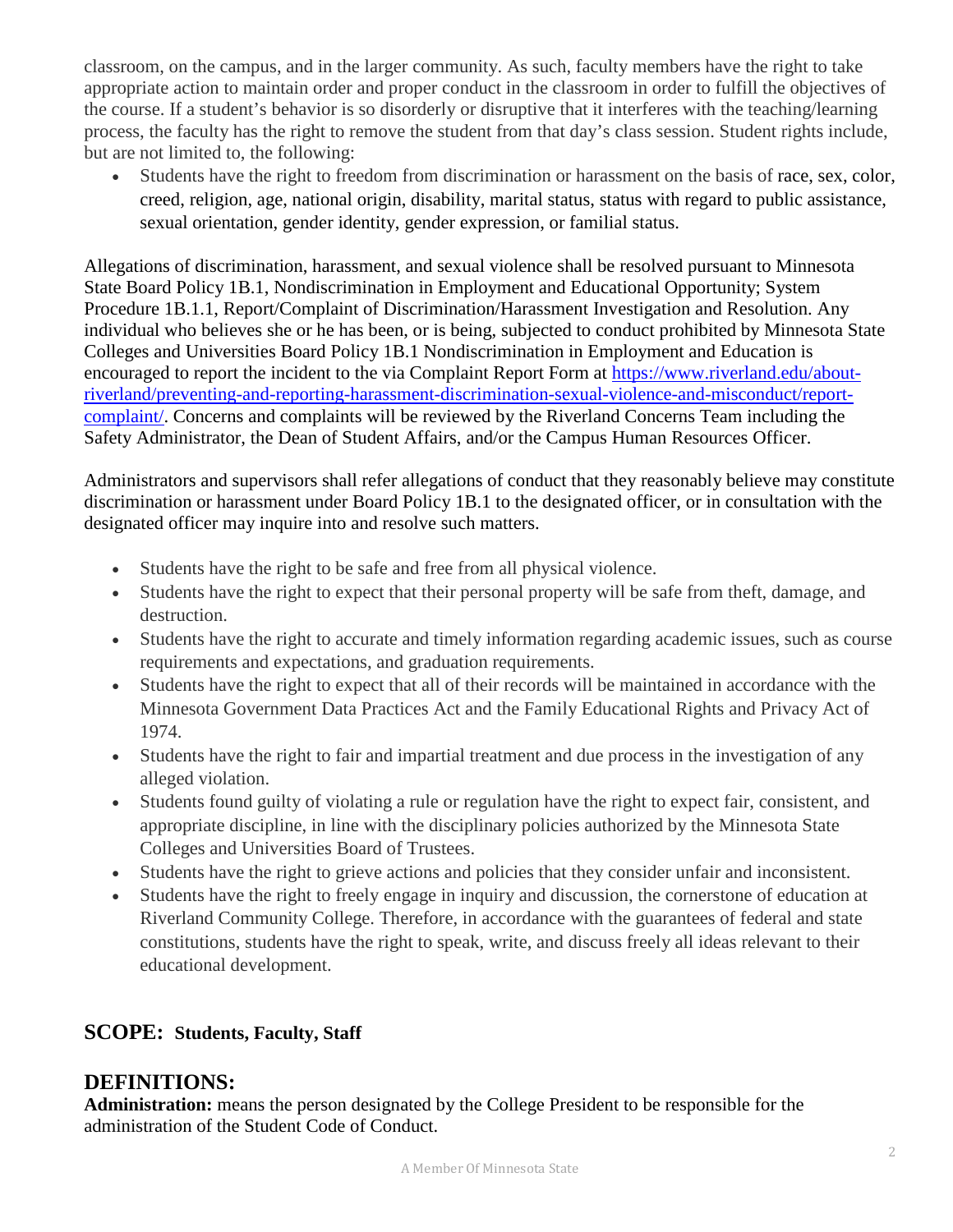**Cheating:** Includes, but is not limited to: (1) use of any unauthorized assistance in taking quizzes, tests, assessments, or examinations; (2) use of sources beyond those authorized by the instructor in writing papers, preparing reports, solving problems, or carrying out other assignments; (3) the acquisition, without permission, of tests or other academic material belonging to a member of the faculty or staff; (4) engaging in any behavior specifically prohibited by a faculty member in the course syllabus or class discussion.

**College:** means "Riverland Community College"

**Expulsion:** Permanent denial of the privilege of enrollment at the college.

**Hazing:** An act which endangers the mental or physical health or safety of a person, subjects a person to public humiliation or ridicule, or which destroys or removes public or private property for the purpose of initiation, admission into, affiliation with, or as a condition for continued membership in a student group, organization, or athletic team.

**Plagiarism:** Includes, but is not limited to, the use by paraphrase or direct quotation of the published or unpublished work of another person without full and clear acknowledgment. It also includes the unacknowledged use of materials prepared by another person or agency engaged in the selling of terms papers or other academic materials.

**Policy:** The written regulations of the college and Minnesota State as found in, but not limited to, the Student Code, Riverland Student Housing Handbook, the college and Minnesota State web pages, and Minnesota State Board Policy and [Systems Procedure](http://www.mnscu.edu/board/policy/518.html) 3.1 on [Student Rights & Responsibilities,](http://www.mnscu.edu/board/policy/301.html) [Student](http://www.mnscu.edu/board/policy/306.html)  [Conduct](http://www.mnscu.edu/board/policy/306.html) 3.6, [Student Complaints and Grievances](http://www.mnscu.edu/board/policy/308.html) 3.8, [5.18](http://www.mnscu.edu/board/policy/518.html) on Alcoholic Beverages and Controlled Substances on Campus, [5.22](http://www.mnscu.edu/board/procedure/522p1.html) on Acceptable Use of Computers and Information Technology Resources, 1B.1 on Equal Opportunity and Nondiscrimination in Employment and Education, and 1B.3 and 1B.3.1 on Sexual Violence.

**Preponderance of Evidence:** A standard of proof in which the evidence strongly suggests the code has been violated.

**Student:** Includes all persons who:

- Are enrolled in one or more courses, either credit or non-credit, through the college;
- Withdraw, transfer, or graduate after an alleged violation of the *Student Conduct Code*;
- Are not officially enrolled for a particular term but who have a continuing relationship with the college;
- Have been notified of their acceptance for admission or have initiated the process of application for admission or financial aid; and/or
- Are living in a college residence hall although not enrolled in the institution.

**Student Organization:** Any group/club including all members of such groups/clubs - that has complied with the formal requirements for becoming an official Riverland student organization/club as defined by Article XIII in the Constitution of the Riverland Community College Student Senate.

**Summary Suspension:** A suspension imposed without a formal hearing to ensure the safety and well-being of members of the college community.

**Suspension:** Denial of the privilege of enrollment for a specified period of time after which the student is eligible to return. Conditions for re-admission may be specified.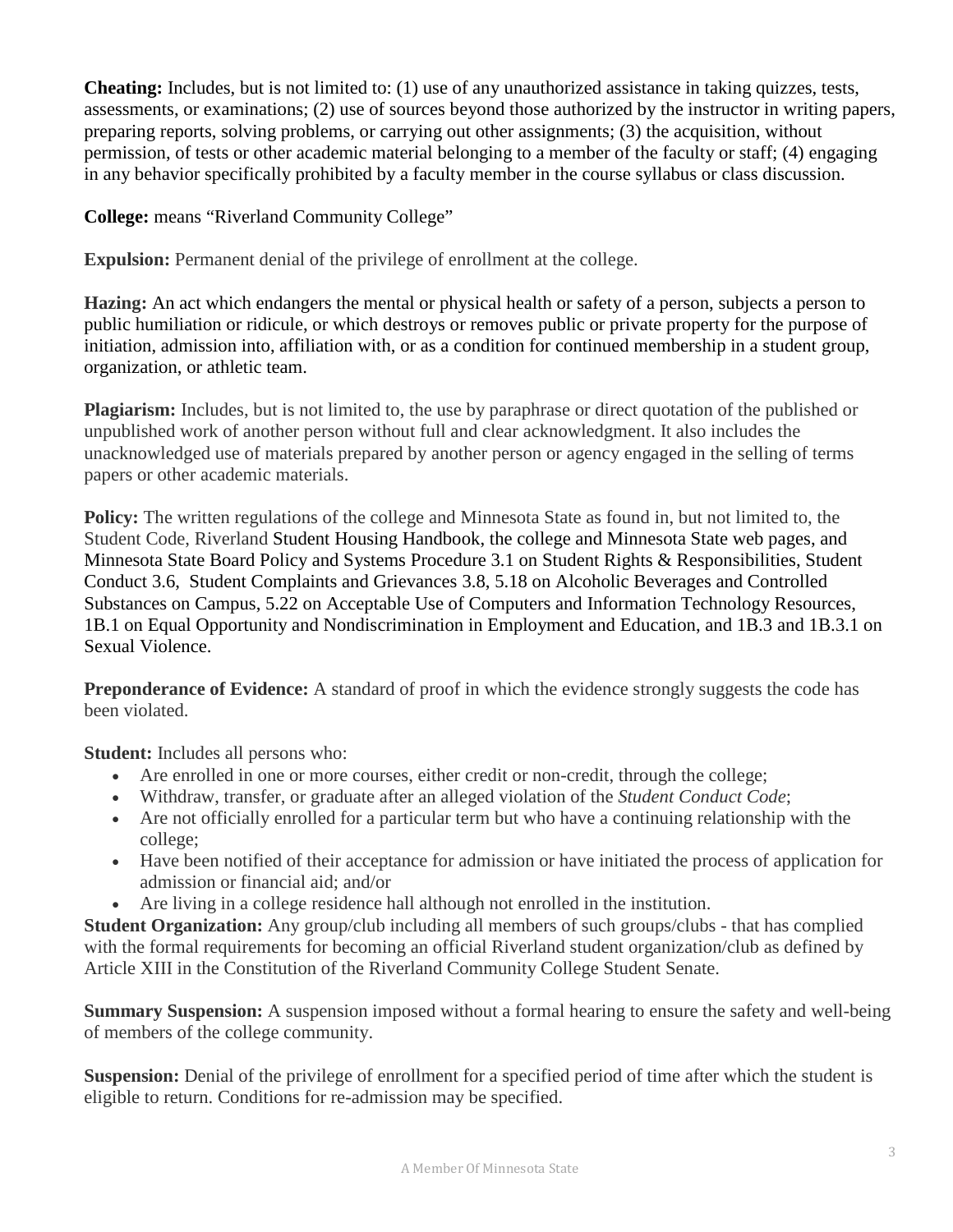# **DOES THIS POLICY HAVE A PROCEDURE?**

# **Prohibited Conduct**

# **Jurisdiction of the Student Code of Conduct**

The college Student Code of Conduct may be applied to conduct that occurs in all courses (including online), on college premises, at college-sponsored activities, and to off-campus conduct in the following circumstances:

- Hazing is involved;
- The violation is committed while participating in a college-sanctioned or sponsored activity;
- The violation adversely affects the educational, research, or service functions of the college.

The assigned administrator shall decide whether the Student Code of Conduct shall be applied to conduct occurring off-campus, on a case-by-case basis, in his/her sole discretion.

Allegations of discrimination, harassment, and sexual violence shall be resolved pursuant to [Board Policy](http://www.mnscu.edu/board/policy/1b01.html)  [1B.1,](http://www.mnscu.edu/board/policy/1b01.html) Nondiscrimination in Employment and Educational Opportunity; [System Procedure 1B.1.1,](http://www.mnscu.edu/board/procedure/1b01p1.html) Report/Complaint of Discrimination/Harassment Investigation and Resolution; Board [Policy 1B.3,](http://www.mnscu.edu/board/policy/1b03.html) Sexual Violence Policy; [System Procedure 1B.3.1,](http://www.mnscu.edu/board/procedure/1b03p1.html) Sexual Violence Procedure. Allegations of fraud or dishonest acts shall be resolved pursuant to [Board Policy 1C.2,](http://www.mnscu.edu/board/policy/1c02.html) Fraudulent or Other Dishonest Acts.

# **Conduct - Rules and Regulations**

Any student found to have committed or to have attempted to commit the following misconduct in circumstances falling under the jurisdiction of this code may be subject to the disciplinary sanctions outlined in Section V: Sanctions for Misconduct.

## **Subsection a. Academic Misconduct**

Academic Misconduct generally refers to behavior known as "academic fraud" and includes, but is not limited to the following:

- Cheating on assignments or examinations
- Disruption or obstruction of classroom activities
- Plagiarism

If a student's behavior is so disorderly or disruptive that it interferes with the teaching/learning process, the faculty member has the right to remove the student from that day's class session.

Other examples of academic misconduct include but are not limited to:

- Submitting another individual's work as one's own with minor alterations.
- Submitting another individual's work without appropriate use of quotations, footnotes, or references.
- Submitting the same work for credit for more than one course without written permission from all instructors involved.
- Submitting or presenting falsified research.
- Copying from another individual during any type of examination.
- Receiving an answer to an exam from another student during an examination or communication of answers to an exam with other students; this includes allowing other students to copy off one's exam during a test.
- Tampering with an examination after it has been corrected.
- Using any material not permitted by the instructor on an examination.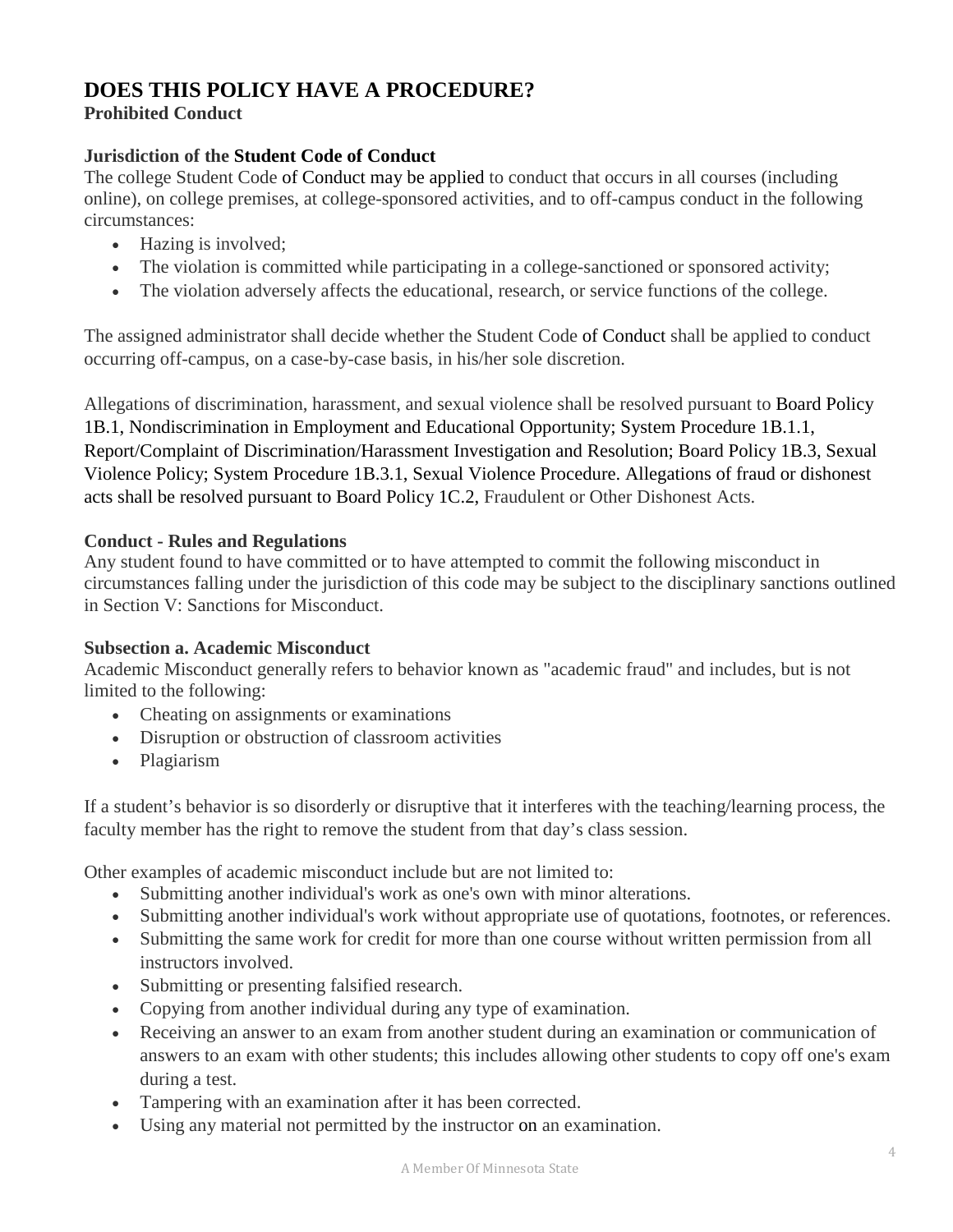- Requesting, acquiring, possessing, or providing another person with an examination or portion of an examination without consent of the instructor.
- Changing, attempting to change, or falsifying academic records, including attendance records or sign-in sheets.
- Aiding another student in the performance of any of the above acts.

#### **Subsection b. Non Academic Misconduct**

"Nonacademic Misconduct" includes, but is by no means limited to,

#### **1. Behavioral Offenses:**

- Physical assault and/or battery and/or psychological abuse or threat of such abuse of any person on College premises, at College activities or College sponsored events.
- Unauthorized possession of any dangerous chemicals or explosive element or component parts thereof.
- Physically detaining or restraining any other persons or removing individuals from any place where they are authorized to remain.
- Disruption or obstruction of: (a) teaching, (b) research, (c) administration, (d) disciplinary proceedings, (e) other college activities, including its public service functions on or off campus, or (f) any authorized non-college activities, when the act of disruption or obstruction occurs on college premises.
- Physical abuse, verbal abuse, threats, bullying, intimidation, coercion and/or other conduct which threatens or endangers the health, or safety well-being of any person.
- Hazing. An act which endangers the mental or physical health or safety of a person, subjects a person to public humiliation or ridicule, or which destroys or removes public or private property for the purpose of initiation, admission into, affiliation with, or as a condition for continued membership in a student group, organization, or athletic team.
- Failure to comply with directions of college officials or law enforcement officers acting in the performance of their duties and/or failure to identify oneself to these persons when requested to do so.
- Conduct which is disorderly (disruptive), lewd, or indecent on college premises or at functions sponsored by the College.
- Making threatening or offensive phone calls or sending threatening or offensive emails to faculty, staff, or students.
- Sexual violence. Sexual violence includes a continuum of conduct that includes sexual assault, non-forcible sex acts, dating and relationship violence, stalking, as well as aiding acts of sexual violence.
- Sexual assault. Sexual assault means an actual, attempted, or threatened sexual act with another person without that a person's consent. Sexual assault is often a criminal act that can be prosecuted under Minnesota law, as well as form the basis for discipline under Minnesota State Colleges and Universities student conduct codes and employee disciplinary standards. Sexual assault includes but is not limited to:
	- 1. Involvement without consent in any sexual act in which there is force, expressed or implied, or use of duress or deception upon the victim. Forced sexual intercourse is included in this definition, as are the acts commonly referred to as "date rape" or "acquaintance rape." This definition also includes the coercing, forcing, or attempting to coerce or force sexual intercourse or a sexual act on another.
	- 2. Involvement in any sexual act when the victim is unable to give consent.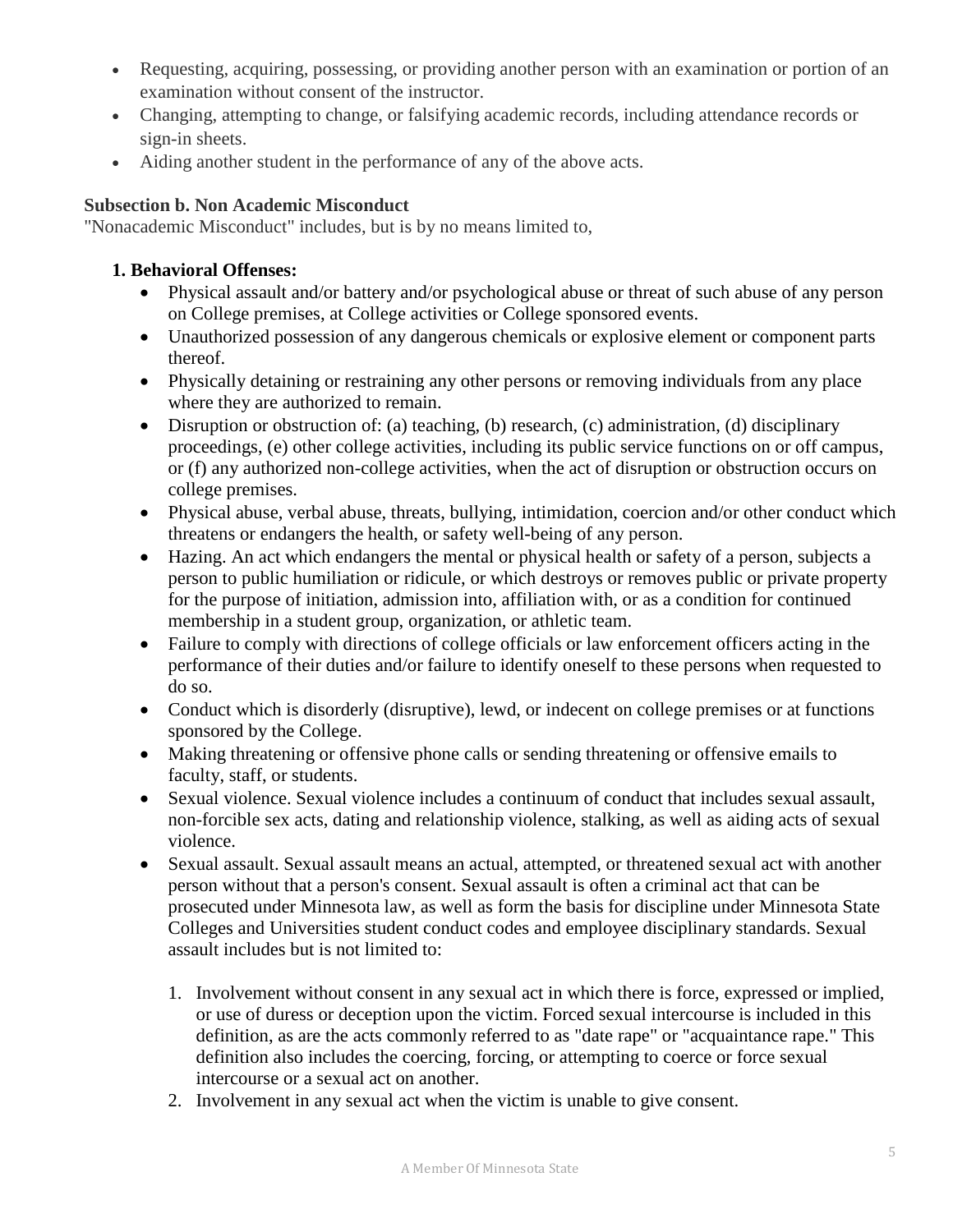- 3. Intentional and unwelcome touching, or coercing, forcing, or attempting to coerce or force another to touch a person's intimate parts (defined as primary genital area, groin, inner thigh, buttocks, or breast).
- 4. Offensive sexual behavior that is directed at another such as indecent exposure or voyeurism.
- Dating and relationship violence. Dating and relationship violence includes physical harm or abuse, and threats of physical harm or abuse, arising out of a personal intimate relationship. This violence also may be called domestic abuse or spousal/partner abuse and may be subject to criminal prosecution under Minnesota state law.
- Stalking. Stalking is conduct directed at a specific person that is unwanted, unwelcome, or unreciprocated and that would cause a reasonable person to fear for her or his safety or the safety of others or to suffer substantial emotional distress.
- Discriminatory harassment. Discriminatory harassment means verbal or physical conduct that is directed at an individual because of his or her protected class, and that is sufficiently severe, pervasive, or persistent so as to have the purpose or effect of creating a hostile work or educational environment.
- Sexual harassment as a form of sexual discrimination which is prohibited by state and federal law. Sexual harassment includes unwelcome sexual advances, requests for sexual favors, sexually motivated physical conduct, and other verbal or physical conduct of a sexual nature when:
- Submission to such conduct is made either explicitly or implicitly a term or condition of an individual's employment or education, evaluation of a student's academic performance, or term or condition of participation in student activities or in other events or activities sanctioned by the college or university; or
- Submission to or rejection of such conduct by an individual is used as the basis for employment or academic decisions or other decisions about participation in student activities or other events or activities sanctioned by the college or university; or
- Such conduct has the purpose or effect of threatening an individual's employment; interfering with an individual's work or academic performance; or creating an intimidating, hostile, or offensive work or educational environment.

Allegations of sexual violence shall be resolved pursuant to Minnesota State Colleges and Universities Board Policy 1B.3, Sexual Violence Policy; System Procedure 1B.3.1, Sexual Violence Procedure. Any individual who believes she or he has been, or is being, subjected to conduct prohibited by Minnesota State Colleges and Universities Board Policy **1B.3 Sexual Violence** is encouraged to report the incident via Confidential Report Form online at [https://www.riverland.edu/about-riverland/preventing-and](https://www.riverland.edu/about-riverland/preventing-and-reporting-harassment-discrimination-sexual-violence-and-misconduct/confidential-report-form/)[reporting-harassment-discrimination-sexual-violence-and-misconduct/confidential-report-form/.](https://www.riverland.edu/about-riverland/preventing-and-reporting-harassment-discrimination-sexual-violence-and-misconduct/confidential-report-form/)

Concerns and complaints will be reviewed by the Riverland Concerns Team including the Safety Administrator, the Dean of Student Affairs, and/or the Campus Human Resources Officer.

- Knowingly furnishing false information to college personnel.
- Knowledgeable passing of an insufficient funds check or fraudulent money order in payment of any financial obligation to the College.
- Any forgery, alteration of, or authorized use of college documents, forms, records, or identification cards including necessary information in connection with student's admission, enrollment, financial transactions, or status with the College.
- Dress: Any dress, which disrupts the learning process, include any words or images that are obscene, offensive, promote violence, drug use, or encourage disrespect to others, or present a health and safety issue are prohibited.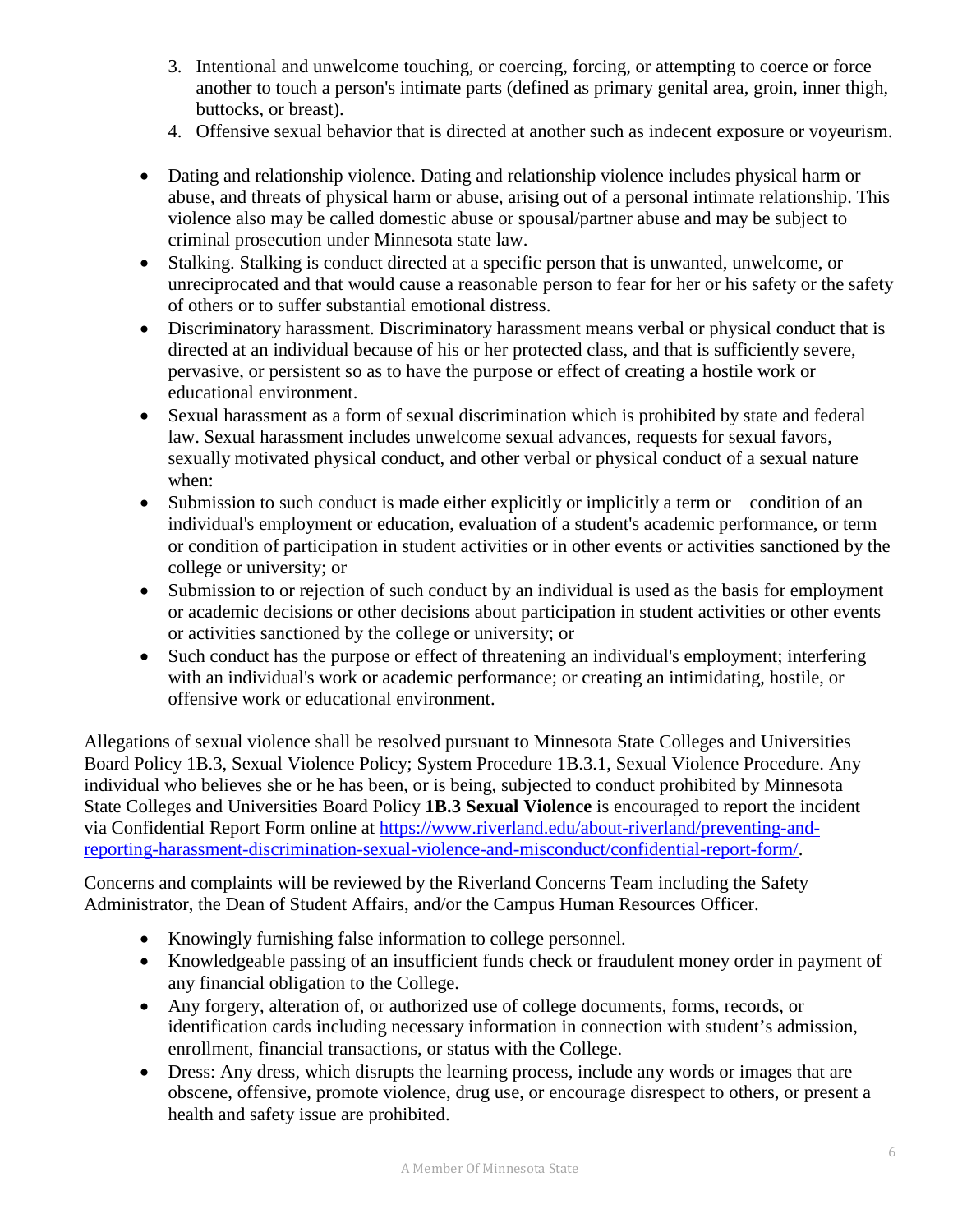- Conduct which constitutes a breach of the peace; or aiding, abetting, or procuring another person to breach the peace on college premises or at functions sponsored by, or participated in by, the college or members of the college community. Disorderly conduct includes but is not limited to any unauthorized use of electronic or other devices to make an audio or video record of any person while on college premises without his/her prior knowledge, or without his/her effective consent when such a recording is likely to cause injury or distress. This includes, but is not limited to, surreptitiously taking pictures of another person in a gym, locker room, or restroom.
- Participating in an on-campus or off-campus demonstration, riot or activity that disrupts the normal operations of the college and/or infringes on the rights of other members of the college community; leading or inciting others to disrupt scheduled and/or normal activities within any campus building or area.
- Obstruction of the free flow of pedestrian or vehicular traffic on college premises or at collegesponsored or supervised functions.
- Attempts and complicity: attempts to commit acts prohibited by this code or encouraging others to commit acts prohibited by this code will be punished to the same extent as if one had committed the prohibited act.
- Unauthorized use of the college's logo or name in unofficial student publications and web sites is prohibited.
- Making a false report concerning a fire, bomb, or other emergency.
- For some programs, conduct that would normally be considered behavioral misconduct may be subject to academic discipline (e.g., attending a nursing clinical while under the influence of drugs or alcohol would constitute academic misconduct for nursing students).

# **2. Property Offenses:**

- Any act of misuse, vandalism, malicious or unwarranted damage or destruction, defacing, disfiguring, or unauthorized use of property belonging to the College including but not limited to: fire alarms, fire equipment, elevators, telephones, college keys, library materials, and/or safety devices; and any such act against a member of the college community or a guest of the College.
- Seizing, holding, stealing, commandeering, damaging any property or facility of the College or threat to do so, and any act of misuse, act of theft or unauthorized possession or sale of college property, or any such act against a member of the college community or guest of the College.
- Refusing to depart from any property or facilities of the College upon direction by College officials or other authorized persons.
- Possessing, making, or causing to be made without proper authorization any key to operate locks or locking mechanisms on campus and tampering with locks in college buildings.
- Littering, defacing, destroying, or damaging College property or property under College jurisdiction or removing or using such property without authorization.
- Participating in an on-campus or off-campus demonstration, riot or activity that disrupts the normal operations of the college and/or infringes on the rights of other members of the college community; leading or inciting others to disrupt scheduled and/or normal activities within any campus building or area.
- Obstruction of the free flow of pedestrian or vehicular traffic on college premises or at collegesponsored or supervised functions.
- Unauthorized entry to or use of College facilities or equipment.
- Intentionally or recklessly activating a fire alarm without cause, damaging fire safety equipment or initiating a false report, warning or threat of fire, explosion or other emergency.
- Parking in unauthorized areas.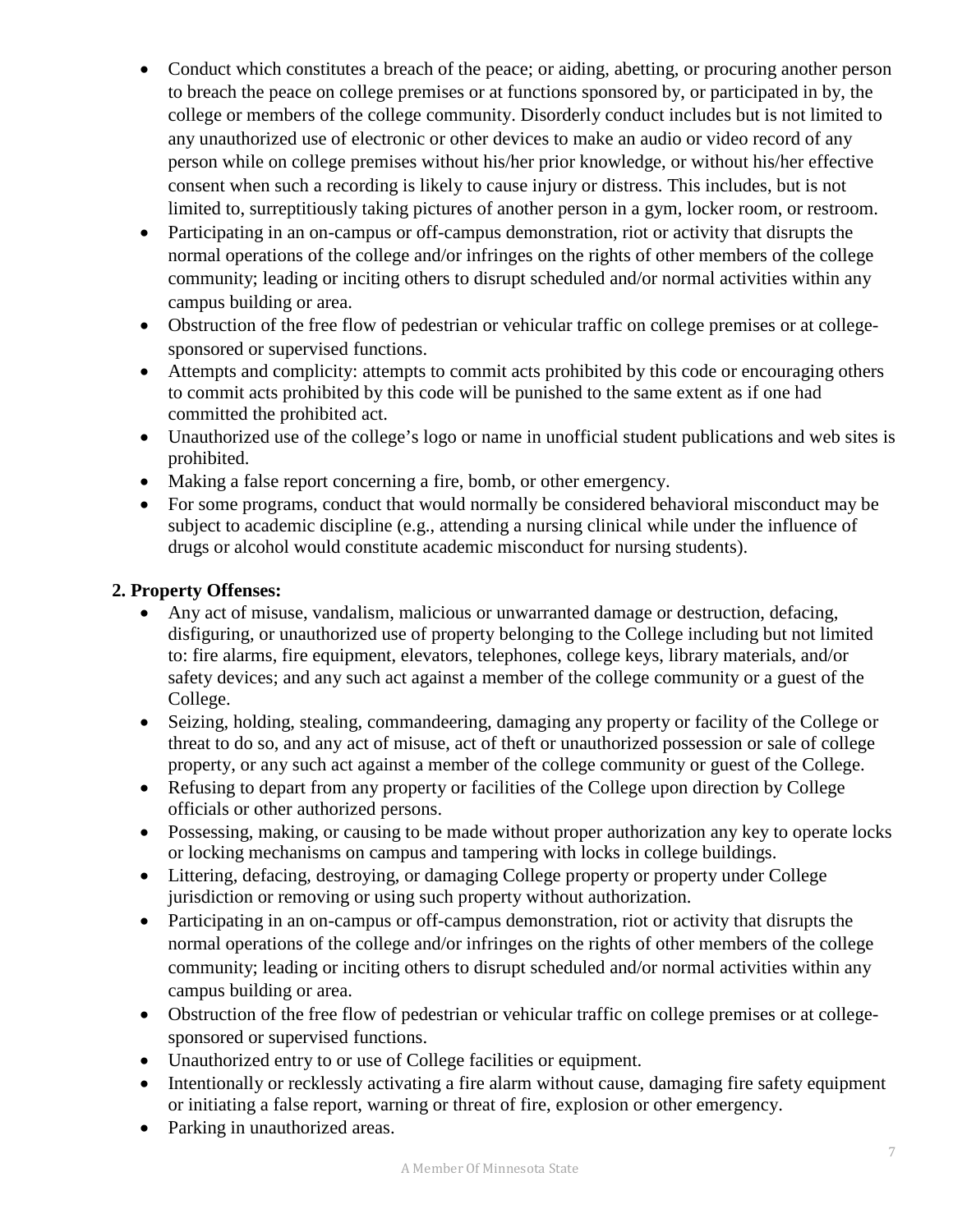#### **3. College Policy Offenses:**

- Violation of published college policies, rules or regulations.
- Violation of federal, state or local law on college sponsored or supervised activities.
- Gambling and/or holding an unauthorized raffle or lottery on the campus or at any College function.
- Unauthorized possession of firearms, or other weapons. Any possession of weapons must be authorized by the College's president.
- Apparent or alleged violation of local ordinances, federal or state laws where said violations poses a substantial threat to the safety and/or welfare of campus community members.
- Attempts and complicity: attempts to commit acts prohibited by this code or encouraging others to commit acts prohibited by this code will be punished to the same extent as if one had committed the prohibited act.
- Interfering with the judicial procedures or outcomes including, but not limited to, falsification, distortion, or misrepresentation of information before an administrator or conduct review panel; knowingly initiating a complaint without cause; or failure to comply with the sanction(s) imposed by either a hearing officer or administration.
- Failure to comply with the terms of any disciplinary sanction imposed in accordance with the code of student conduct.
- Violation of the College's solicitation policy.

#### **4. Alcohol, Tobacco, and Drug Related Offenses:**

- The unlawful possession, use, selling, or distributing of any drug or controlled substance, including any stimulant, depressant, narcotic, hallucinogenic drug or substance, marijuana, or sale or distribution of any such drug or controlled substance on college owned or controlled property or any college sponsored activity.
- Introduction or having possession on any campus or while involved in College activity, service project, program or workstations, or any alcoholic beverage as defined in Minnesota state statute. The College will work with local and state law enforcement agencies to enforce underage drinking laws.
- Reporting to campus while under the influence of a controlled substance that affects alertness, coordination, reaction, response, judgment, decision making or safety. Students having valid medical reasons for using physician prescribed controlled substances that may affect their ability to perform or participate in class, clinic, or lab, must report such use to their instructors and provide a note from their physician upon request from the College.
- Use of any tobacco product; including smokeless tobacco products and e-cigarette's; in College buildings, classrooms, or designated non-smoking areas/entrances. For more information on Riverland's Drug Free Campus Policy go to [https://www.riverland.edu/about-riverland/policies](https://www.riverland.edu/about-riverland/policies-and-procedures/)[and-procedures/,](https://www.riverland.edu/about-riverland/policies-and-procedures/) Organizational Policy – Drug Free Campus.

#### **5. Technology Related Offenses:**

- Technology offenses include but not limited to unauthorized use of a student staff or faculty passwords, accessing restricted databases, files and Web sites, tampering with computer equipment, manipulation of the College's Web site, or sending threatening, or offensive, or bullying emails using College owned computers and/or the College's network. In addition, doing likewise via fax, phone, text, or social media will be grounds for a conduct violation.
- Use of College computer for personal or business purposes.
- Use of a College computer to access or distribute pornographic web sites.
- Disrupting classroom activities with electronic devices.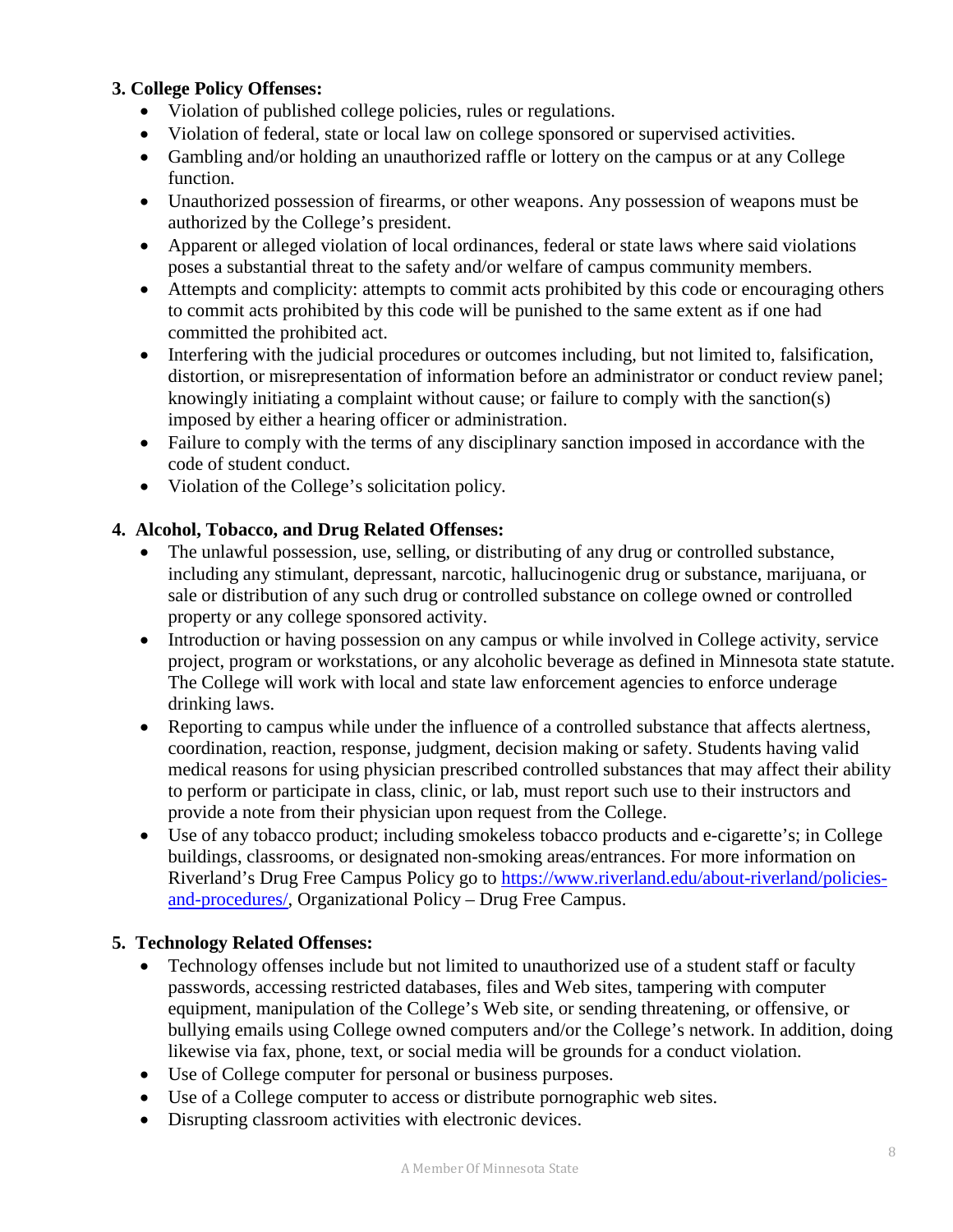- Violations of the College's computer usage and Lab guidelines.
- Copyright Infringement and File Sharing

Under copyright law, it is illegal to download or share copyrighted materials such as music or movies without the permission of the copyright owner. Downloading or sharing files are traceable and could result in a significant financial penalty. Riverland Community College will treat illegal downloads or the illegal sharing of copyrighted materials with College computers as a violation of the College's student code of conduct.

Riverland Community College will cooperate with the Recording Industry Association of America (RIAA). RIAA sends colleges' letters pointing to specific alleged instances of illegal file sharing and requests of the college to forward the letter to the person the college identifies as being associated with the activity. The letter, called a "Pre-Settlement Letter" notifies the student that he or she has a specified number of days to settle with the RIAA by going to a designated website, entering identifying information, and paying a set amount, usually between \$3,000 and \$5,000, but sometimes considerably more. The letter states that, if the recipient chooses not to settle, the RIAA will file a lawsuit and the offer to settle for the amount stipulated may no longer be an option.

Summary of Civil and Criminal Penalties for Violation of Federal Copyright Laws Copyright infringement is the act of exercising, without permission or legal authority, one or more of the exclusive rights granted to the copyright owner under section 106 of the Copyright Act (Title 17 of the United States Code). These rights include the right to reproduce or distribute a copyrighted work. In the file-sharing context, downloading or uploading substantial parts of a copyrighted work without authority constitutes an infringement.

Penalties for copyright infringement include civil and criminal penalties. In general, anyone found liable for civil copyright infringement may be ordered to pay either actual damages or "statutory" damages affixed at not less than \$750 and not more than \$30,000 per work infringed. For "willful" infringement, a court may award up to \$150,000 per work infringed. A court can, in its discretion, also assess costs and attorneys' fees. For details, see Title 17, United States Code, Sections 504, 505. Willful copyright infringement can also result in criminal penalties, including imprisonment of up to five years and fines of up to \$250,000 per offense.

For more information, please see the Web site of the U.S. Copyright Office at www.copyright.gov, especially their FAQ's at [www.copyright.gov/help/faq.](http://www.copyright.gov/help/faq) A growing number of secure, RIAA-approved options are available for downloading music files. A comprehensive list of legal downloading sites can be found at

[http://www.educause.edu/legalcontent.](http://www.educause.edu/legalcontent)

## **6**. **Off-Campus Offenses:**

Riverland Community College may hold students accountable for a violation of the behavioral conduct offenses contained in the Student Code of Conduct committed off campus when:

- The violation is committed while participating in a college sanctioned or sponsored activity; or
- The violation adversely affects the educational, research, or service functions of the College.

## **Violation of Law and College Policy**

College disciplinary proceedings may be instituted against a student charged with conduct that potentially violates both the criminal law and this Student Code of Conduct (this is, if both possible violations result from the same factual situation) without regard to the pendency of civil or criminal litigation in court or criminal arrest and prosecution. Proceedings under this Student Code of Conduct may be carried out prior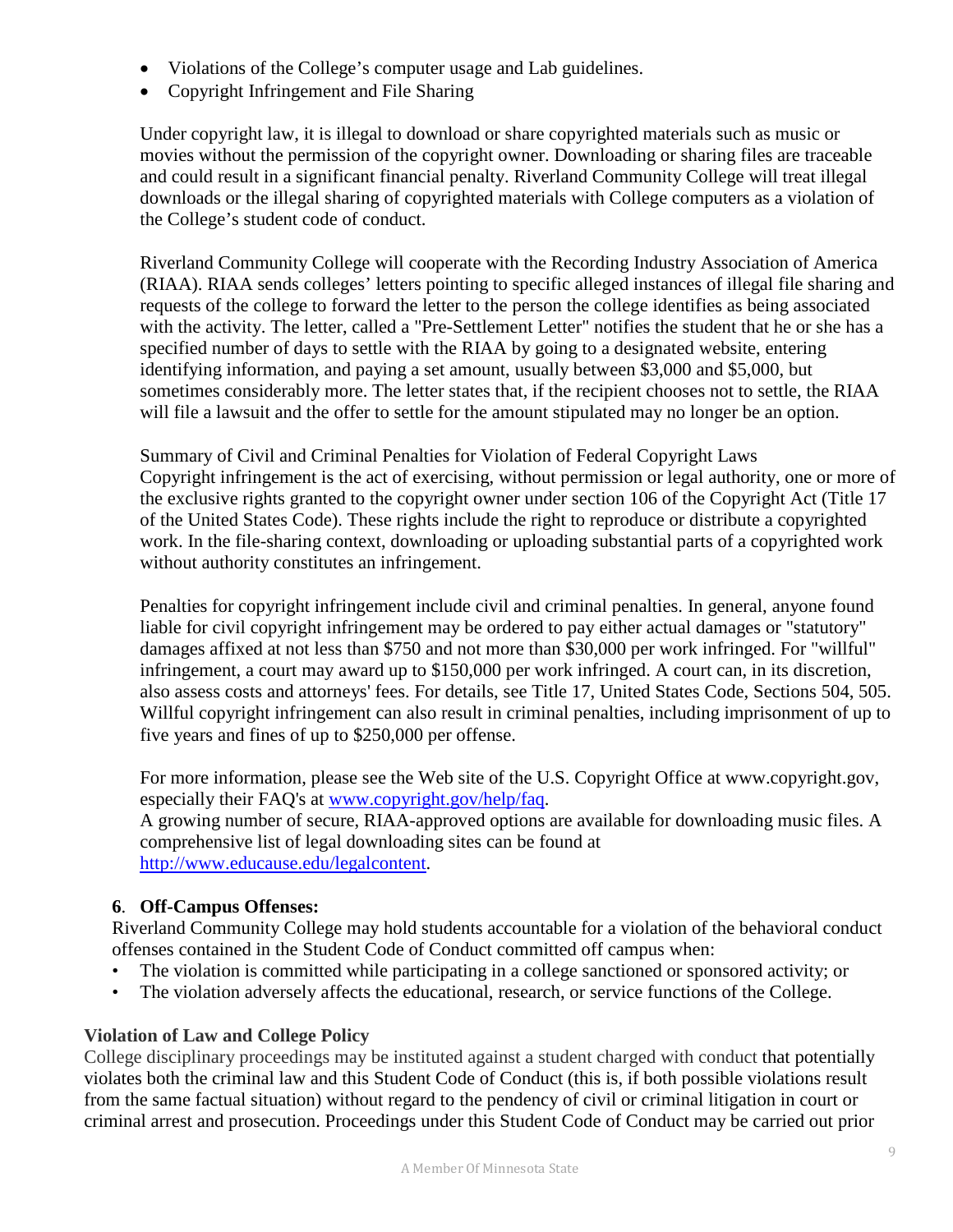to, simultaneously with, or following civil or criminal proceedings off campus at the discretion of the administrator. Determinations made or sanctions imposed under this Student Code of Conduct shall not be subject to change because criminal charges arising out of the same facts giving rise to violation of college rules were dismissed, reduced, or resolved in favor of or against the criminal law defendant.

#### **Student Conduct Code Procedures**

#### **A. Investigation Process**

Riverland Community College encourages the resolution of conflict within the academic community without the need to pursue the formal conduct code violation process. However, if the conflict cannot be resolved or if attempts at such resolution might further exacerbate the conflict, any member of the college community may file a CONDUCT VIOLATION FORM alleging that a student or student organization has violated the Student Code of Conduct. Any complaint should be submitted as soon as possible after the event or incident takes place. Persons filing complaints shall be informed of their rights under the [Minnesota Data Practices Act.](http://www.house.leg.state.mn.us/hrd/pubs/dataprac.pdf)

All completed forms must be submitted to the Dean of Student Affairs or submitted online via [https://www.riverland.edu/about-riverland/preventing-and-reporting-harassment-discrimination-sexual](https://www.riverland.edu/about-riverland/preventing-and-reporting-harassment-discrimination-sexual-violence-and-misconduct/report-complaint/)[violence-and-misconduct/report-complaint/.](https://www.riverland.edu/about-riverland/preventing-and-reporting-harassment-discrimination-sexual-violence-and-misconduct/report-complaint/) The complaint will be referred to either an academic dean or the Conduct and Complaint Officer, depending on the nature of the complaint (academic or behavioral). In the event the academic dean or Conduct and Complaint Officer is unavailable, the complaint will be referred to an appointed designee.

#### **Subsection a. Procedure for filing an Academic Misconduct complaint**

Faculty members have the authority to decide if students have committed academic misconduct. If a faculty member suspects academic misconduct, the faculty member may proceed with the following steps:

## **Option One:**

- 1. The faculty member will address the concern with the student.
- 2. If the faculty member determines that the student has committed academic misconduct, the faculty member informs the student of the consequences of the academic misconduct and the sanctions the faculty member will impose consistent with those outlined in their syllabus or institutional standards.
- 3. The faculty member may complete a CONDUCT VIOLATION FORM (available under forms on the Employee Web Site) and file the completed form with Dean of Student Affairs.

## **Option Two:**

- 1. The faculty member will complete a CONDUCT VIOLATION FORM (available under forms on the Employee Web Site) and file the completed form with Dean of Student Affairs.
- 2. Within forty-eight hours (48) of receipt of the written complaint against a student, the dean will refer the matter to the appropriate academic dean.
- 3. If the academic dean finds the complaint is unsupported by the evidence, it will be dismissed and the student and faculty member will be notified of the dismissal of charges.
- 4. If there is sufficient evidence to support the complaint, notice of charges will be delivered to the student five (5) business days prior to an informal meeting with the academic dean. During the meeting, the academic dean shall review the complaint and documentation with the student and allow the student to present an explanation, and the dean may offer the student an opportunity to resolve the formal violation.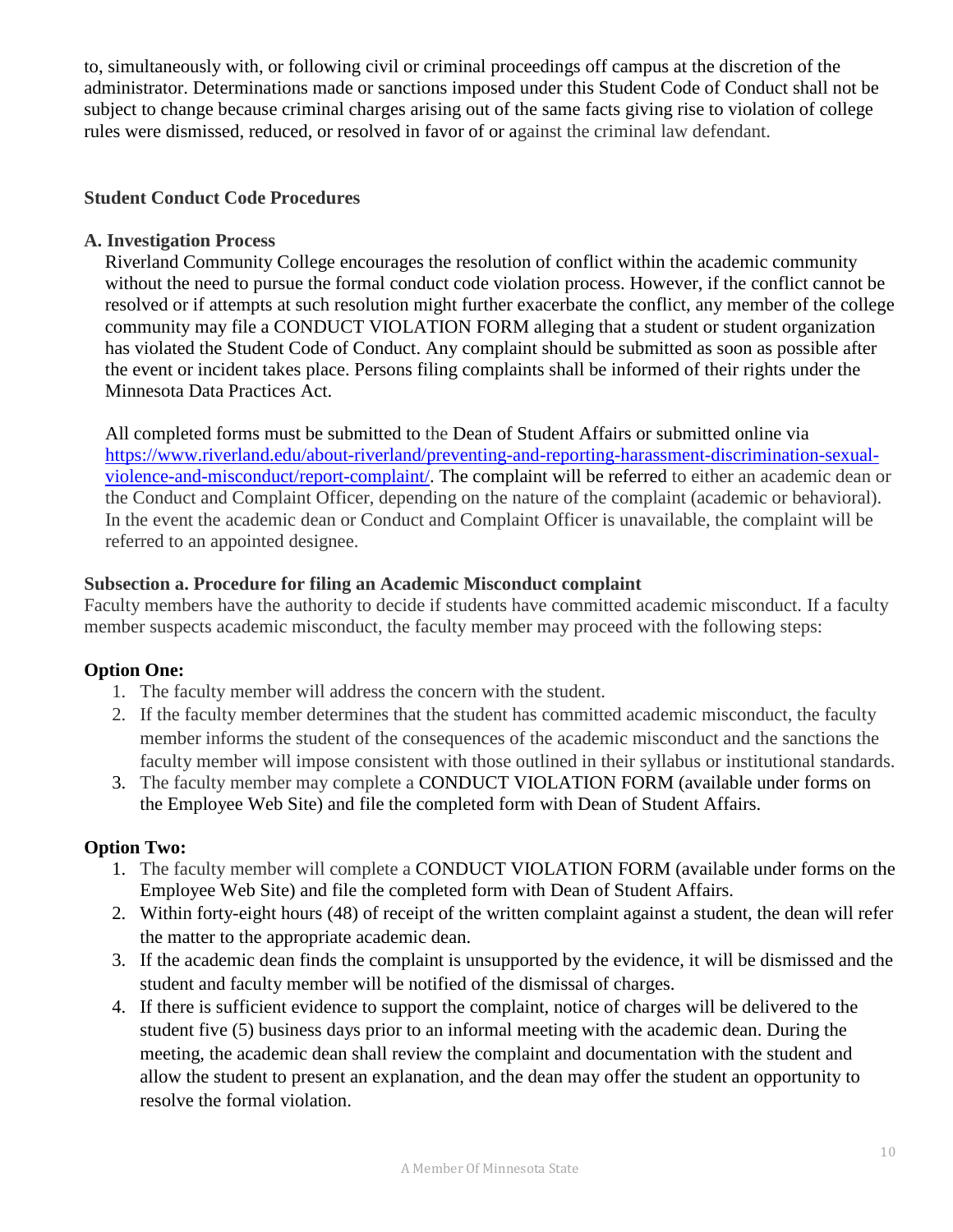5. Within two business days of the meeting, the academic dean shall inform the accused student in writing of the decision and sanctions. The academic dean will also inform the student in writing that (a) this form will be filed in the Vice President of Academic and Student, (b) the academic dean may impose sanctions in addition to those imposed by the faculty member in the event of subsequent or multiple violations, and (c) the student has a right to appeal the sanction(s) to the Vice President of Academic and Student Affairs, as described under "Section VI: Procedures" of the *Code of Student Conduct*.

The Vice President of Academic and Student Affairs will keep the complaint form, any supporting documentation, and records of adjudication on file for two years.

**NOTE...Every student at Riverland has the right to an education, and it is the responsibility of the college to provide an environment that promotes learning. As such, faculty members have the right to take appropriate action to maintain order and proper conduct in the classroom in order to fulfill the objectives of the course. If a student's behavior is so disorderly or disruptive that it interferes with the teaching/learning process, the faculty member has the right to remove the student from that day's class session.**

## **Subsection b. Procedures for filing a Behavioral Misconduct complaint**

If a faculty, staff, or student member suspects non-academic misconduct, the faculty, staff or student member may proceed with the following steps:

- The student, staff, or faculty member must complete a CONDUCT VIOLATION FORM via [https://www.riverland.edu/about-riverland/preventing-and-reporting-harassment-discrimination](https://www.riverland.edu/about-riverland/preventing-and-reporting-harassment-discrimination-sexual-violence-and-misconduct/report-complaint/)[sexual-violence-and-misconduct/report-complaint/](https://www.riverland.edu/about-riverland/preventing-and-reporting-harassment-discrimination-sexual-violence-and-misconduct/report-complaint/) and file the completed form with the Dean of Student Affairs.
- Within two business days of receipt of a completed complaint form, the Dean of Student Affairs may refer the written complaint to a designee for investigation of the charges.
- If the complaint appears unwarranted, the investigator in consultation with the supervising dean may discontinue proceedings.
- If there is sufficient evidence to support the complaint, notice of charges will be delivered to the student five (5) business days prior to an informal meeting with the Dean of Student Affairs. During the meeting, the Dean of Student Affairs shall review the complaint and documentation with the student and allow the student to present an explanation, and may offer the student an opportunity to resolve the violation.
- In cases associated with sexual violence, both the accused and the accuser will be offered access to the results of the fact finding.
- Within two business days of the meeting, the Dean of Student Affairs shall inform the accused student in writing of his/her decision whether a violation of the code was established by a preponderance of evidence and any applicable sanction as well as the student's right to appeal the sanction(s) to the Vice President of Academic and Student Affairs or designee, as described under "Section VI: Procedures" described under "Section VI: Procedures."

If the accused student fails to appear for the informal meeting, the Dean of Student Affairs will proceed according to the steps outlined above. A sanction shall not become effective during the time in which a student seeks an appeal unless, in the discretion of the conduct investigator, it is necessary to implement an immediate sanction for the safety and welfare of the student and/or college community.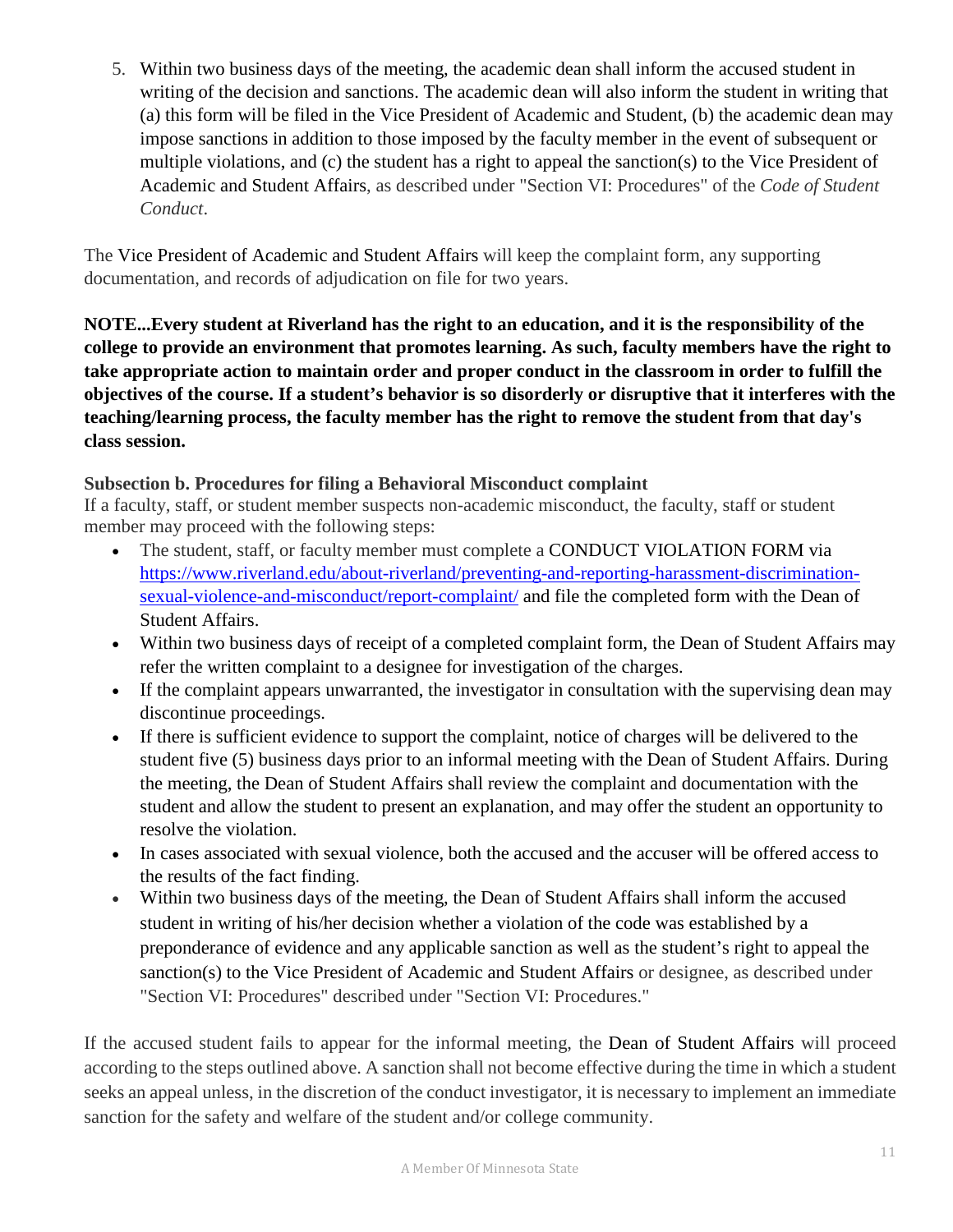#### **Subsection c. Formal hearing and due process rights**

The formal hearing procedure, including composition of the student conduct panel, will be developed in accordance with Minnesota State Board Policy 2.3 Student Involvement in Decision making. Students serving on the student conduct panel shall be appointed by the campus student association.

Students referred for a formal hearing shall be given adequate advance notice in writing of the time, place, and date of the hearing. A student's failure to appear at the hearing shall not prevent the hearing from proceeding as scheduled.

Within a reasonable time prior to the hearing, the student must be informed in writing of:

- a) the complaint,
- b) the evidence to be presented against him/her,
- c) a list of witnesses, and d) the nature of their testimony.

The student shall be given the opportunity to speak in his/her own defense, to present witnesses and to question any witnesses and to have an advocate present. The advocate may provide advice to the student, but may not participate in any questioning. When there is likelihood that a student involved in conduct proceedings will face criminal prosecution for a serious offense, it may be advisable that the student have an attorney as the advocate.

The appropriate dean will inform the accused student in writing within two business days of his/her decision whether a violation of the code was established by a preponderance of evidence and any applicable sanction as well as the student's right to appeal the sanction(s) to the Chief Academic Officer or designee, as described under "Section VI: Procedures" described under "Section VI: Procedures."

If the accused student fails to appear for the formal meeting, the appropriate dean will proceed according to the steps outlined above. A sanction shall not become effective during the time in which a student seeks an appeal unless, in the discretion of the Dean of Student Affairs, it is necessary to implement an immediate sanction for the safety and welfare of the student and/or college community.

In cases associated with sexual violence, both the accused and the accuser will be notified of the results at the same time.

#### **Appeals**

Following the outcome of a decision, a student may request an appeal review before the Vice President of Academic and Student Affairs or designee. The request for an appeal must be submitted, in writing to the Vice President of Academic and Student Affairs within five (5) business days of the date of notification of the decision. Failure to file an appeal or request an extension in a timely manner constitutes a waiver of the right to an appeal. The basis for an appeal will be limited to the following grounds:

- The sanction is excessively severe.
- New or newly discovered evidence of a nature that may substantially affect the outcome of the meeting exists.
- There was a procedural error that substantially affects the outcome of the meeting.

The Vice President of Academic and Student Affairs or designee will review the written appeal and determine if one or more of the grounds for appeal has merit. If a determination is made that the appeal has merit, the Vice President of Academic and Student Affairs or designee will schedule a meeting with the accused student. A student's advisor or advocate may attend this meeting but may not participate except to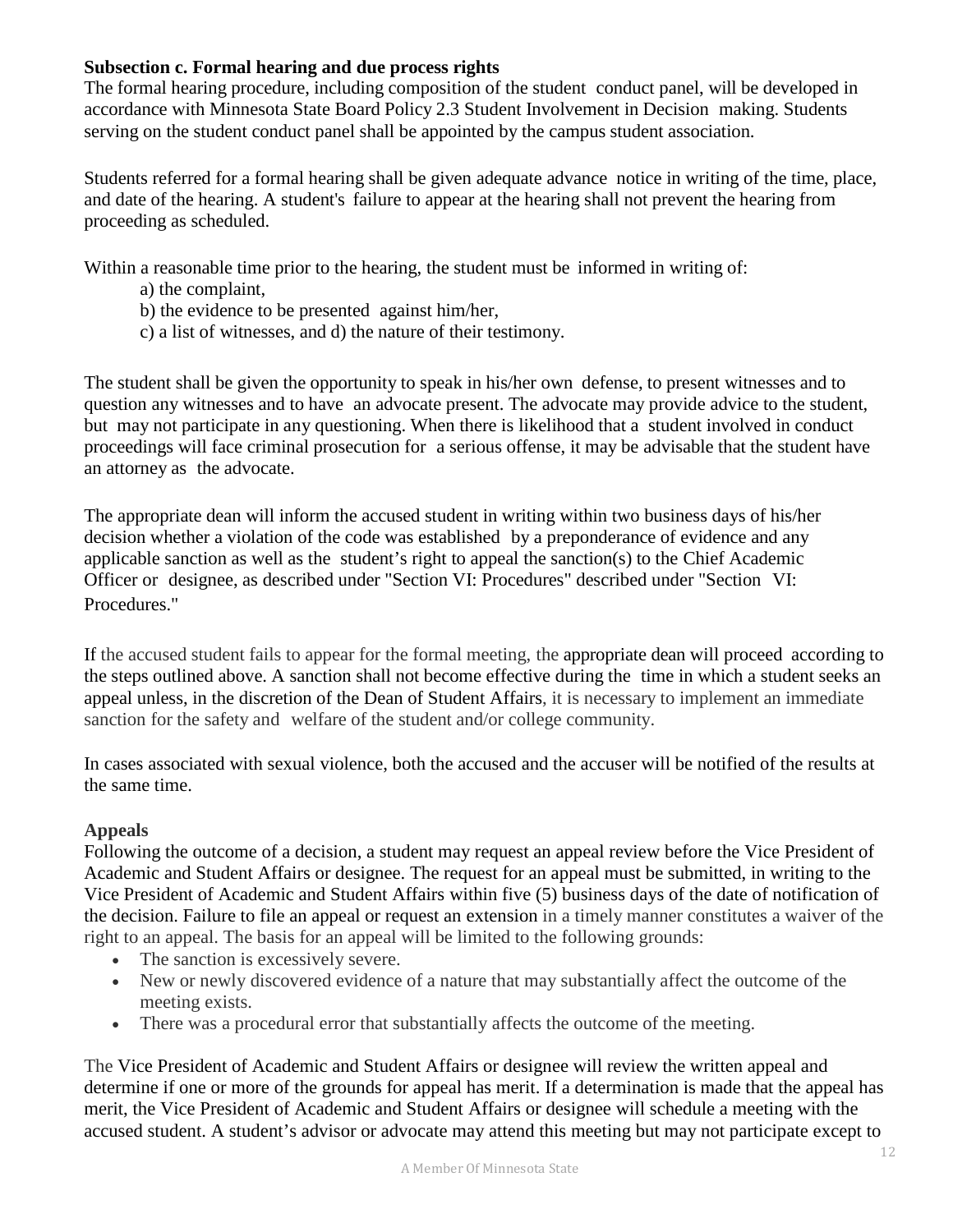advise the student. The Vice President of Academic and Student Affairs or designee will render a decision to the student in writing within five (5) business days of the appeal hearing.

In cases associated with sexual violence, both the accused and the accuser will be notified of the results at the same time.

#### **Section V: Sanctions for Misconduct**

Sanctions for academic and nonacademic misconduct include but are not limited to the following:

- a. Summary Suspension: A suspension imposed without a formal hearing to ensure the safety and well-being of members of the College, which shall include an oral or written statement from the Dean of Student Affairs that the student has been accused of violating College policy and may be subject to more severe sanctions. Students who are summarily suspension are still responsible for paying balances owed for tuition, fees, and books. Suspensions are noted on the student's academic transcript.
- b. Exclusion from participation in College extracurricular activities for a period of time not to exceed one academic year, including, but not limited to holding any student office.
- c. Restitution: Required reimbursement for damage to or misappropriation of property, restitution may take the form of appropriate services or other compensation.
- d. Denial of Related Privileges: Example: denial of the use of the College computers if the violation is related to the use of computer technology.
- e. Warning: Issuance of a written warning, admonition, or reprimand. This may include a referral for counseling.
- f. Suspension: Denial of enrollment for a specified period of time after which the student is eligible to return. During this time the student cannot qualify for graduation, register for or attend classes or other College functions. Suspended students are still responsible for payment balances owed for tuition, fees, and books. Suspensions are noted in the student's academic transcript.
- g. Expulsion: Permanent denial of enrollment at the College. Expelled students are still responsible for paying balances owed for tuition, fees, and books. Expulsions are noted on the student's academic transcript.
- h. Probation: A written reprimand in response to misconduct, probation is a designated period of time where the student is expected not to repeat the act of misconduct or engage in other misconduct. Further sanctions may be imposed if the student repeats the behavior that resulted in the probation or engages in further misconduct while on probation.
- i. Administrative and legal sanctions up to and including expulsion and referral for prosecution will be imposed on students who violate the College's drug and alcohol policy. A disciplinary sanction may include the completion of an appropriate rehabilitation program.
- j. Community service: A work assignment at a public agency (Library, College, School, County agency, etc.).
- k. In cases of hazing, disciplinary action may be taken against both individuals and organizations or groups.
- l. Grade Adjustment: Lowering of a test, assignment or course grade.
- m. Course Failure: Failure of a student from a course where misconduct occurred.
- n. Discretionary Sanctions: Additional academic assignments determined by the student's instructor(s).
- o. Alcohol and Drug Violations: Students who have violated the College's student conduct policy concerning alcohol and drugs will be subject to the following progressive discipline schedule.

Depending upon the nature and the severity of the violation more serious sanctions may be imposed with a first offense than are outlined below.

1. First Offense: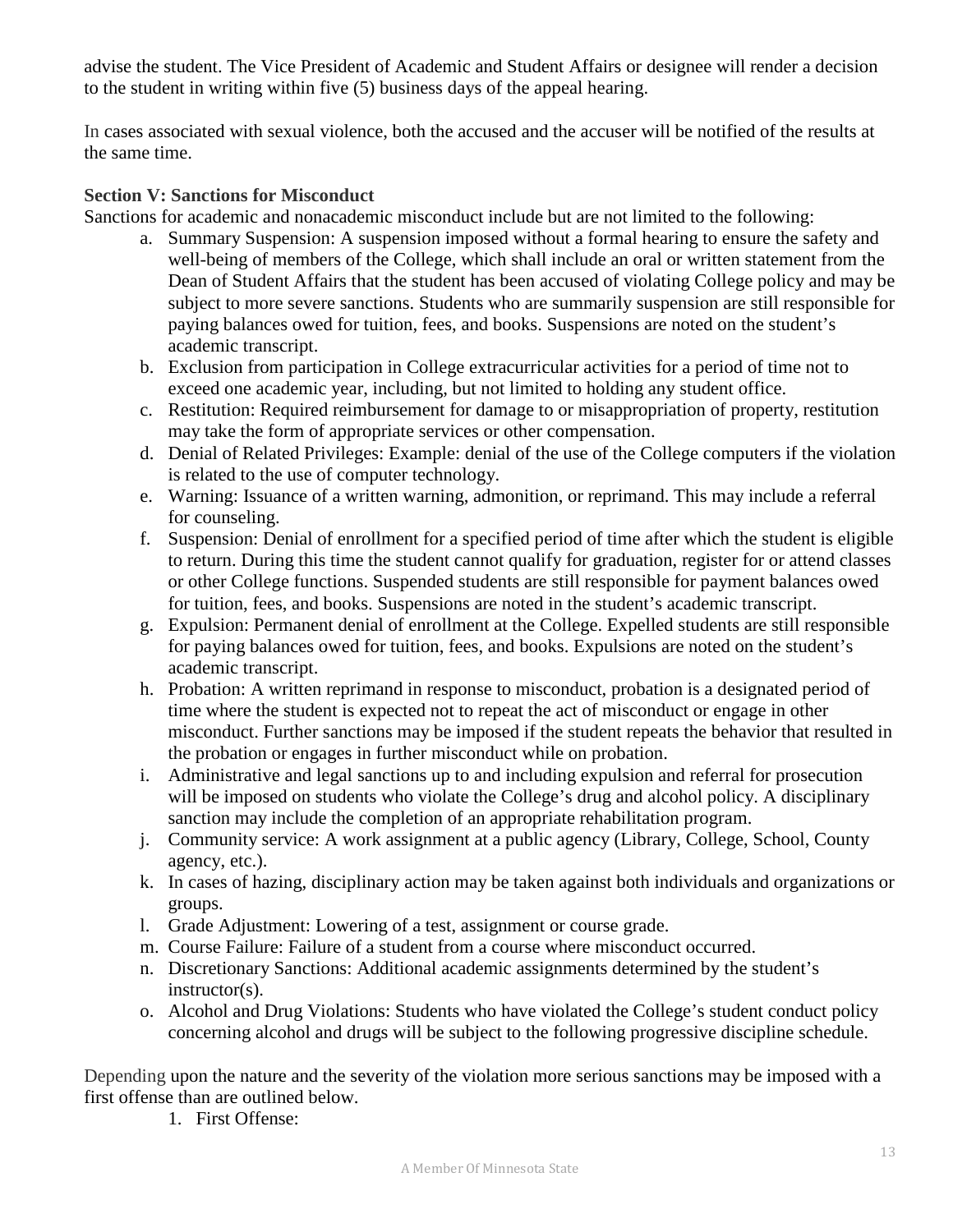- Warning will be issued.
- Students in clubs and organizations would be prohibited from participating in the next scheduled activity.
- Completion of Alcohol 101 web-based instructional module.
- 2. Second Offense:
	- Probation status for the remaining time of enrollment.
	- Students in clubs and organizations would be prohibited from participating in the next two scheduled activities.
	- Advising appointment and the completion of an alcohol/drug abuse screening inventory.
	- Community service.
- 3. Third Offense:
	- Suspension from the College not to exceed ten (10) days.
	- Students that are members of a club or organization would be permanently suspended from participating for the balance of the academic year.
	- Referral to alcohol/drug abuse screening.
- p. The College reserves the right to impose other sanctions that are not listed in this section of the policy.

#### **Note: Students have the right to a formal review and appeal prior to the imposition of any sanctions involving a possible suspension or expulsion.**

#### **Other Policy Provisions**

#### **Summary Suspensions**

In certain circumstances, the Dean of Student Affairs and College Security Officer may impose a summary suspension prior to proceedings described above. A summary suspension may be imposed only when, in the judgment of the Dean of Student Affairs and College Security Officer, the accused student's presence on the college campus constitutes a threat to the safety and well-being of the student, members of the college community, or college property. Notice of the summary suspension shall be provided in writing to the student and shall include the duration of the suspension. After the student has been summarily suspended, the student shall be provided an opportunity for a hearing within the shortest reasonable time period, not to exceed ten business days. During the summary suspension period, the student may not enter the campus without prior permission from the Dean of Student Affairs and College Security Officer. Suspensions are noted on the student's academic transcript.

#### **Suspensions**

Suspensions lasting for more than 10 days or expulsion from the college will be listed on the student's official academic transcript. After a period of two (2) years, the student may make a request in writing to the Dean of Student Affairs to remove the notations of disciplinary action from his/her transcript. The Dean of Student Affairs decision to remove the transcript notation will be made based on the circumstances surrounding the request and the original offense.

# **LIST RELATED POLICIES, PROCEDURES OR FORMS:**

- [Student Complaint Form](https://www.riverland.edu/about-riverland/preventing-and-reporting-harassment-discrimination-sexual-violence-and-misconduct/report-complaint/)
- Minnesota State Board Policy 3.1 on [Student Rights & Responsibilities](https://www.minnstate.edu/board/policy/301.html)
- Minnesota State Board Policy [Student Conduct](https://www.minnstate.edu/board/policy/306.html) 3.6
- Minnesota State Board Policy [Student Complaints and Grievances](https://www.minnstate.edu/board/policy/308.html) 3.8